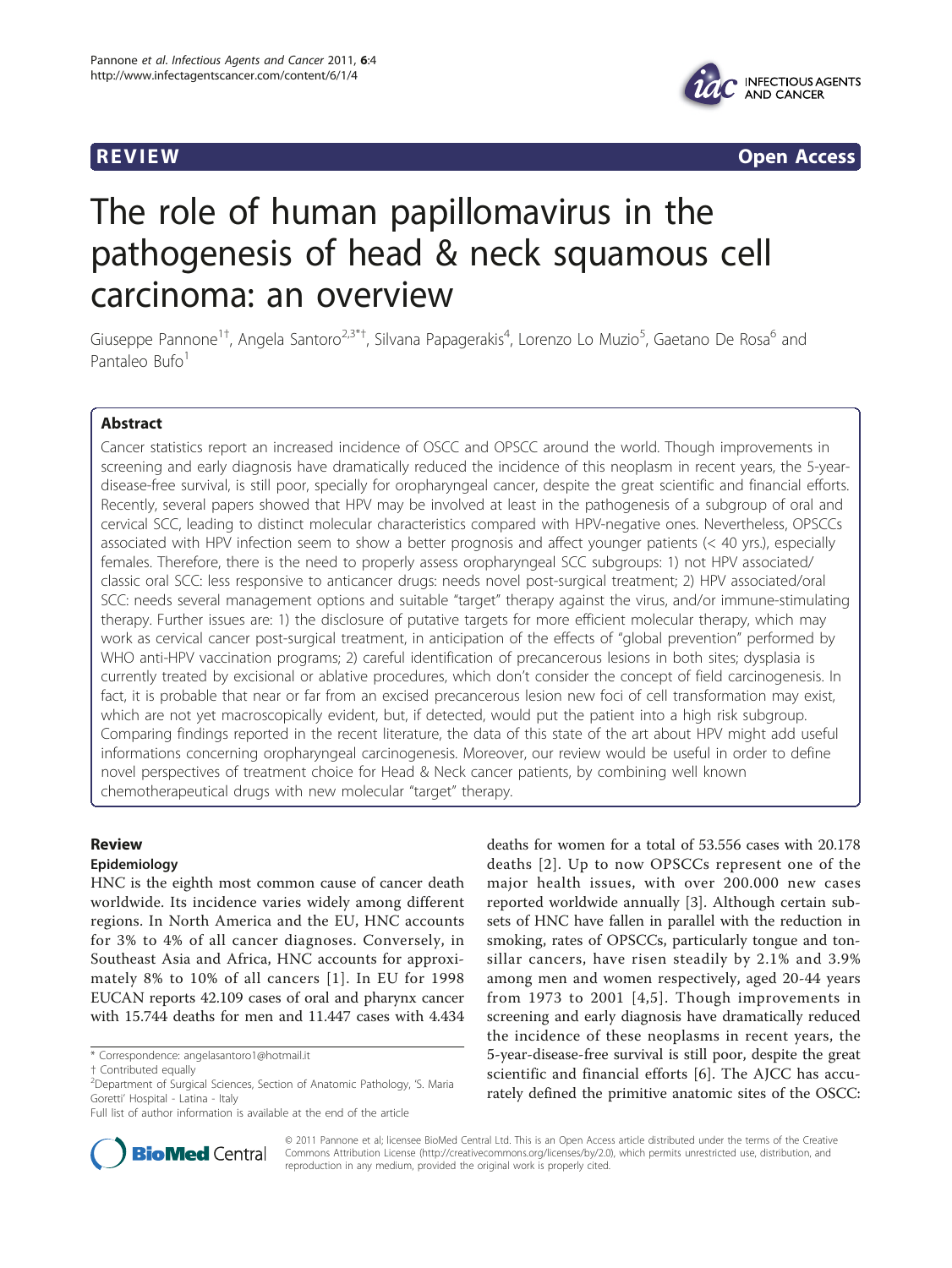buccal mucosa (2-10%, but in South-East of Asia 40%, for the diffuse habit to chew betel nuts), lip (4-40%, particularly in the lower lip of old patients affected from chronic actinic cheilitis); alveolar ridge (2-18%, including upper and lower gum); retro molar trigonous (2-6%); hard palate (3-6%); floor of the mouth (25%); the ventral two thirds of the tongue (50%, recently raising among young people under 45 years); oropharynx (25%). Squamous cell carcinoma of the oropharynx may originate in the soft palate, tongue base, pharyngeal walls, and tonsils. The tonsils are the most common sub-site followed by the tongue base. In spite of their close proximity tongue base-SCCs, tonsil SCCs and soft palate SCCs have different clinical presentation and treatment outcomes [[7](#page-9-0)]. In particular, tonsil SCCs have significantly better outcome (DSS and DFS) than tongue base SCCs [[8](#page-9-0)].

### Human papillomavirus (HPV) as a risk factor

It is well known that there is a strong association between gene, environment and cancer. Several factors are involved in oral carcinogenesis, such as age, gender, ethnicity, lifestyle, genetic background, status of health and exposure to one or more oncogenic factors [[9\]](#page-9-0). In several epidemiologic studies, tobacco smoking and alcohol consumption have been well documented as major risk factors for oral cancer, with attributable fractions of approximately 90% [[10\]](#page-9-0). However, 15-20% of HNC have no known tobacco or alcohol exposure [\[11,12\]](#page-9-0).

Thus, other agents, such as viruses, are being investigated. In particular, with regard to viral involvement, it is still highly controversial whether HPV, widely reported as one of the prominent mechanism behind the development of cervical squamous cell carcinoma, can also be considered an aetiological or a malignant risk factor in oral carcinogenesis [[13](#page-9-0)]. According to epidemiological studies, recent improvements in survival with radiotherapy may be due in part to shift in the aetiology of OSCCs [[14](#page-9-0)]. The HPV involvement in oral and oropharyngeal carcinogenesis was first proposed in 1983 by Syrjanen et al. [[15\]](#page-9-0) and then supported by several other Authors on the basis of the following evidences: 1) the wellassessed broad epithelial-tropism of HPV; 2) the morphological similarities between oropharyngeal and genital epithelia [[16\]](#page-9-0); 3) the ability of immortalizing human oral keratinocytes in vitro [[17\]](#page-9-0); 4) the strongly established etiological role of High Risk HPV in cervical SCC [[18](#page-9-0),[19](#page-9-0)] and, finally, 5) the detection of HR HPV genotypes in samples of oral squamous cell carcinoma [[20\]](#page-9-0).

# HPV Head and Neck Cancer (HPV-HNC): a different entity

In a recent review on epidemiologic and molecular bases, according to Ha and Califano [[21\]](#page-9-0), the Authors confirm that HPV plays a role in oral carcinogenesis, and that HPV cancers are specific type of tumours with numerous important differences reported in:- typology of risk patient (generally, never married younger males,  $< 40$  yrs.);

- histological grading (well differentiated cancer) and histotype (possible but no necessary basaloid appearance with a characteristic faster growing);

- response to chemo-radiotherapy, innovative targeted therapy and/or immunostimulating strategies;

- clinical outcome in term of overall survival [\[22-24](#page-9-0)]; particularly, patients with HPV-positive HNSCC had a lower risk of dying (meta HR: 0.85, 95% CI: 0.7- 1.0), and a lower risk of recurrence (meta HR: 0.62, 95% CI: 0.5-0.8) than HPV-negative HNSCC patients. Site-specific analyses have shown that patients with HPV-positive oropharyngeal tumours had a 28% reduced risk of death (meta HR: 0.72, 95%CI: 0.5-1.0) in comparison to patients with HPVnegative oropharyngeal tumours [[25](#page-9-0)]. Current evidence is strong enough to conclude that HPVs can be transmitted both sexually and non-sexually [[26](#page-9-0)].

Based on recent meta-analysis, besides the classical horizontal transmission during the sexual life, a vertical transmission occurs in approximately 20% of case HPV positive people with HPV-DNA detection in amniotic fluid, foetal membranes, cord blood and placental trophoblastic cells, all suggesting HPV infection in utero, i.e. prenatal transmission [\[27](#page-9-0)].

Furthermore, recent studies have proved the existence of a statistically significant synergistic effect between HPV and alcohol. Among heavy alcohol users detected with the virus, the risk of head and neck cancer was statistically significantly increased relative to that of HPV-negative cancer drinkers. Alcohol can biologically modify mucosal tissue, potentially increasing its permeability to viral infection, or it could influence the immune response to HPV [\[28\]](#page-9-0). On the other hand the tobacco use, even heavy use, did not play a major role in the synergistic effect between HR HPV and alcohol.

However, the protective mechanism by which HPV infection improves the overall survival and prognosis in oral cancer is not yet clearly understood.

HPVs are a group of host specific DNA virus with a remarkable epithelial cell specificity. More than 120 different HPV genotypes have been identified and almost 45 subtypes, isolated from the low genital tract, have been grouped into high-(HR) and low-risk (LR) HPV types, considering their risk potential to induce an invasive cervical cancer [\[29\]](#page-9-0).

In a recent study Munoz et al. classify HPV16, 18, 31, 33, 35, 39, 45, 51, 52, 56, 58, 59, 68, 73 and 82 as high risk viruses, detectable in high grade squamous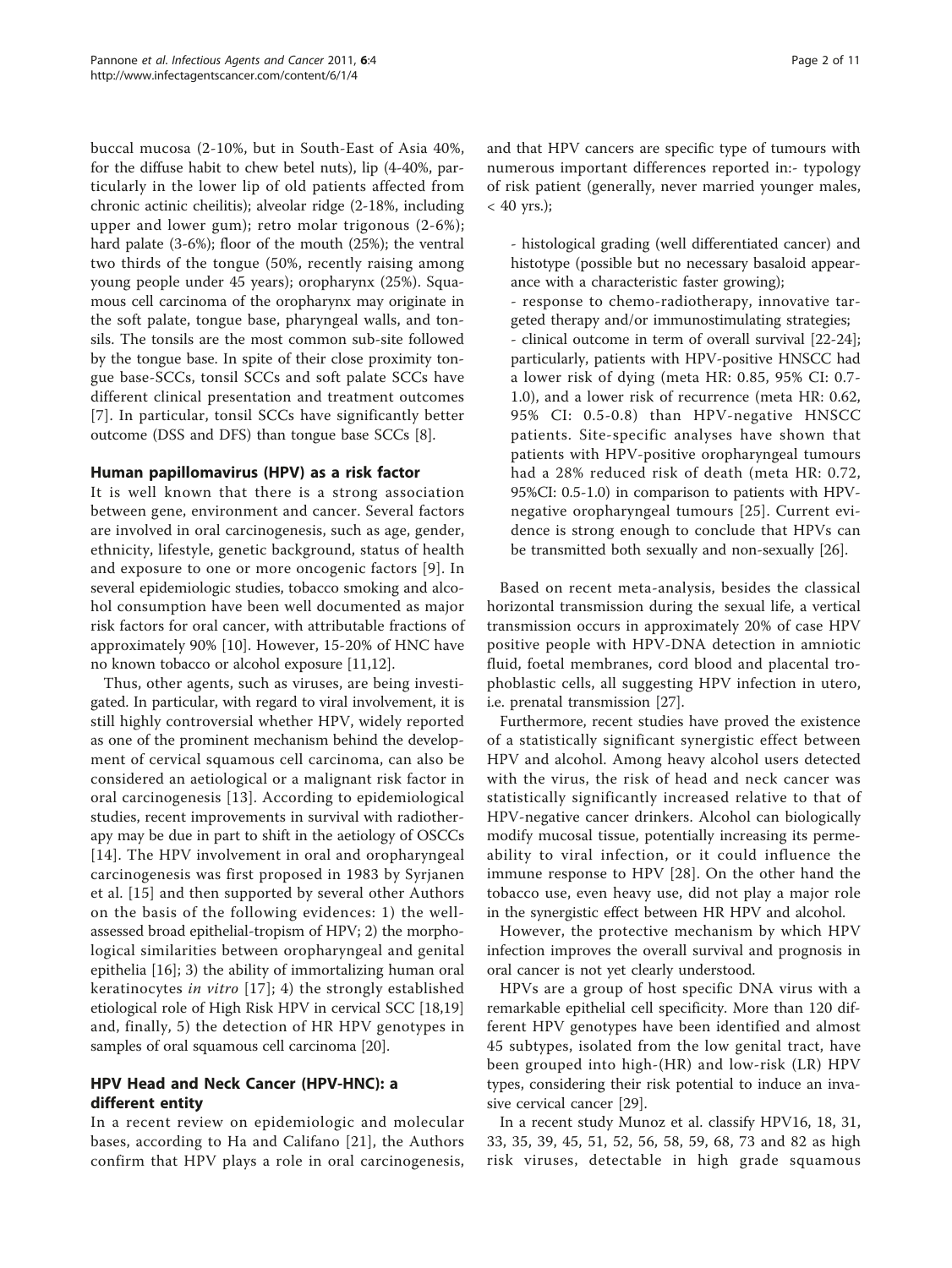intraepithelial lesions or in invasive cancer; HPV26, 53 and 66 as potential high risk with a not well known oncogenic potential; while types 6, 11, 40, 42, 43, 44, 54, 61, 70, 72, 81 and 89 can be considered as viruses with low oncogenic risk and they can be isolated from low grade epithelial lesions [\[30\]](#page-9-0).

HPV16, the most common HR HPV type detected in biopsies from women with cervical SCC (55%), was also the most common type detected in biopsies from HNCs (85-95%). In the oropharynx, HPV16 accounted for the overwhelming majority of HPV-positive cases (86.7). Aside from HPV16, other oncogenic HPV types commonly detected in invasive cervical cancer biopsies (e.g., HPV18, 31, 33, 35, 45, 56, 58, and 59) were rarely or never detected in HNC biopsies [\[31,32](#page-9-0)].

Conversely, HPV6, which has been designated as ''lowrisk'' (LR HPV) or ''non-oncogenic'' to the cervix, was present in a greater number of HNCs than any of the oncogenic types other than HPV16.

It is interesting to note that the classically LR HPVs 6 and 11 subtypes have been found in some tonsillar and laryngeal carcinomas. It is well known that in the rare event of benign laryngeal papillomas undergoing malignant transformation, HPV11 has been most commonly implicated. HPV 6 and 11 have also been implicated in malignancies such as Ackerman's tumour (verrucous carcinoma of the oral cavity). It is clear that in certain rare malignancies, HPV6 and 11 can play a role [[33\]](#page-9-0).

Finally, meta-analyses have shown that the HPV subtypes associated with HNC are broadly similar (but not identical) with those seen in cervical carcinoma. This is likely to reflect a difference in life cycles of the different HPV subtypes in different mucosal locations, with an associated difference in mucosal immune responses [\[34\]](#page-9-0).

### Site by site prevalence of HPV in the Head and Neck region

Up to now, data about HPV prevalence in oral infection, risk factors, genetic pathway and molecular pathogenesis, its potential oncogenic role in oral carcinogenesis are very scanty and still dissenting [[35\]](#page-9-0). Since Syrjanen's observations [\[15\]](#page-9-0), there have been numerous publications studying HPV DNA detection in OSCCs with rates varying from 0% to 100% of tumours studied [[36](#page-9-0),[37](#page-9-0)] with higher percentage (also more than the 40% of cases) in those HPV cancers of palatine tonsils and of base of the tongue [\[38](#page-9-0)]. This very wide range of HPV prevalence in oral cavity and oropharynx [\[39-41\]](#page-9-0) and this widespread variability can only be in part due to the cancer site, geographic location and study sample size. Up to now the exact proportion of cancer attributable to viral infection is unclear. The proportion of OSCCs that are potentially HPV-related (cancers of the tongue base and tonsil, including lingual tonsil and Waldeyer's

ring) increased in the USA from 1973 to 2004, perhaps as a result of changing sexual behaviours. The IARC Multicenter Study estimated that 18% of oral and oropharyngealcancers worldwide are HPV associated [[42,43](#page-9-0)]. There is a general agreement in the current literature as regard the ranking of HPV prevalence according to SCC subsites. HPV infection is most prevalent in OPSCC, followed by LSCCs and, finally, by OSCCs, and not detected in tumors from other HN sites [\[44,45\]](#page-9-0). The higher percentage value of viral prevalence, reported and discussed in literature, derives from methodological bias [[31\]](#page-9-0), because of the HPV prevalence has been often estimated on different type of squamous cancer arisen from different sites in the head and neck district: oral cavity, Waldeyer area, oro-pharynx, larynx [[46\]](#page-9-0). The footsteps of HPV infection may be traced also in benign oral lesions as condiloma acuminata, common warts, oral papilloma, focal epithelial hyperplasia and in potentially malignant or premalignant erytroplachia, erytro-leukoplakia and leukoplakia, and proliferative verrucous leukoplakia [[47](#page-9-0)]. The exact origin of HPV oral infection is still unclear, contrasting and hypothetical. Because of the close ultrastructural and morphological similarities between oral and vaginal epithelium [\[16](#page-9-0)], worldwide scientific research is currently aimed to discover a relationship among HPV, oral and genital malignancies. Postma and Van Heerden have observed a significant association between cervical and oral carcinoma, suggesting that the oral-genital transmitted HPV infection could induce a neoplastic onset, both synchronous and asynchronous, in different mucosal sites [\[48](#page-9-0)]. Recent studies have shown that the association between HPV and OSCC is stronger in young males, or in patients characterized by sexual blend or active sexuality or in individuals suffering from genital warts [\[49\]](#page-9-0).

# Insights into the molecular mechanisms of head and neck HPV carcinogenesis

It is still unknown how persistent infection gives rice to intraepithelial lesions, and, in turn, to invasive HNC. It is known that oncogenic types of HPV may produce non productive-infection and persist in the cells in low number episomic molecules. It is well known that HPVs exert their oncogenic role after DNA integration, gene expression of E5, E6 and E7 loci and p53/pRb host proteins suppression, leading to increased cell proliferation and contributing to carcinogenesis [[50](#page-9-0),[51](#page-9-0)]. Recently, some Authors suggested that DNA genotyping alone in not sufficient to demonstrate the oncogenic role of HPV in carcinogenesis since integration associated mRNA expression is a necessary step to virus related carcinogenesis. In fact, HPV positive but E6 mRNA negative oropharyngeal cancers showed a prognosis closer to HPV-negative tumors [\[52\]](#page-9-0).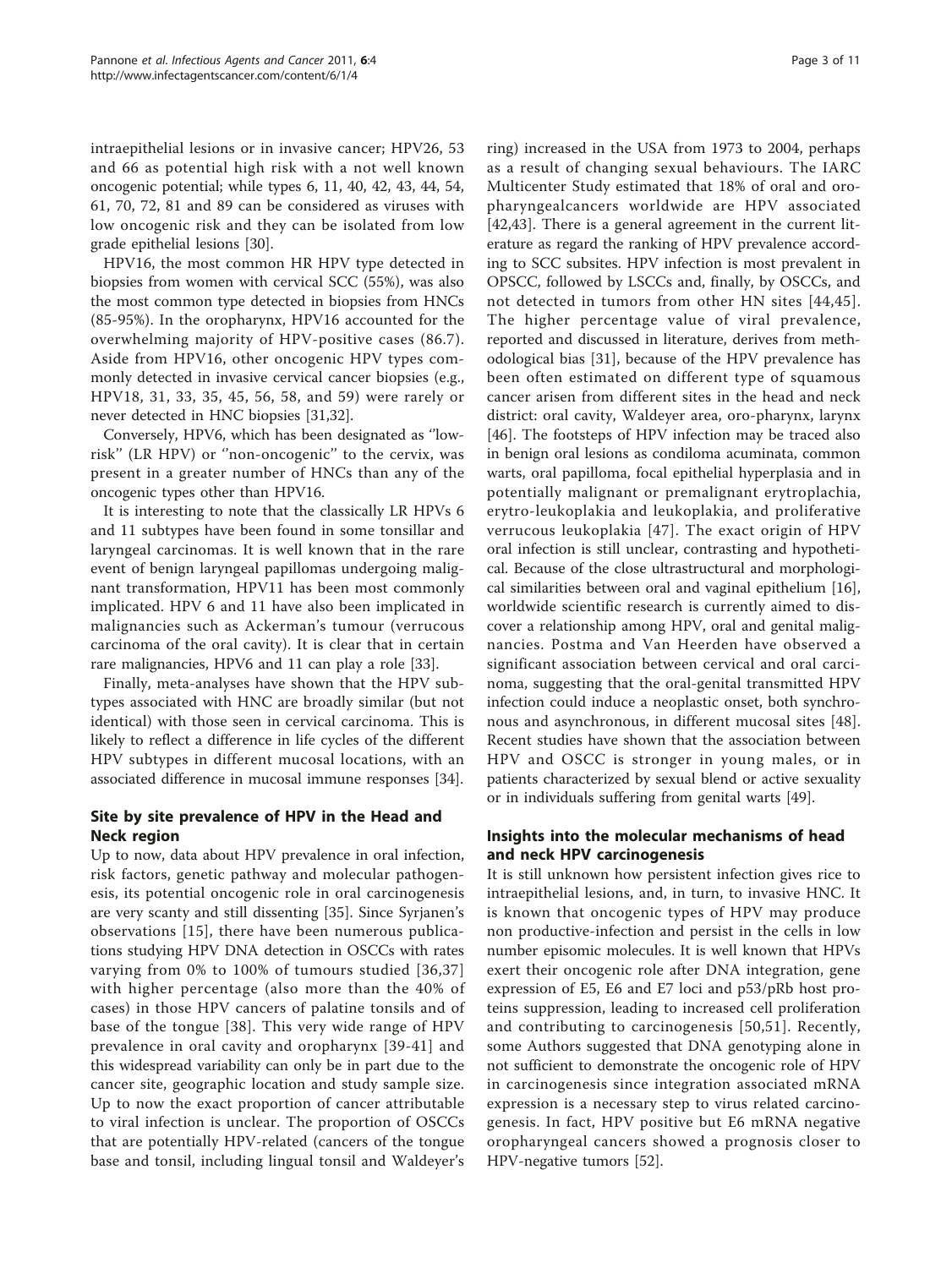Although integration of HPV DNA into genomic DNA is a common event in cervical carcinoma and intraepithelial lesions, however, 15-30% of cervical cancer, containing HPV only in the episomal form, shows a plasmidic expression of oncogenic protein E5, E6, E7. The situation in head and neck cancers is not clear, but heterogeneity and the existence of multiple pathways in carcinogenesis is highly likely. Koskinen et al [[53\]](#page-10-0) reported that in their series of head and neck HPV16 DNA positive cancers, 48% were integrated, 35% were episomal and 17% were of both mixed episomal and integrated forms. Mellin et al 2002 reported that all cases of HPV+ tonsillar carcinomas harboured HPV-DNA in episomal form [[54\]](#page-10-0).

#### Molecular detection of HPV

Paradoxically, the low number of HPV DNA copies in integration or episomic status may be underestimated by standard immunopathological studies. When performing the molecular detection of HPV DNA, it is essential that the diagnostic procedures employed are highly sensitive, specific and reliable and it should kept in mind that the efficiency of HPV detection may be affected by several methodological variables. In situ hybridization and in situ oncogenic protein staining techniques have increased sensitivity and specificity of HN diagnostic practices. These techniques have allowed not only detection and identification of low risk/high risk HPV in cytological smears or histopathological immune-sections but, in addition, also the definition of the topographical level of infection, and/or viral integration status (basal layerintegration/upper layers - lytic - episomic phases). Furthermore, these techniques have provided to calculate the copy number per cell (one-two nuclear spot for integration/diffuse nuclear signals for episomic status). In addition, by the routinary IHCthe expression of viral HPV proteins E5, E6, E7 as surrogate markers of HPV infection, and the resulting down-regulation of critical tumor suppressor (p53, pRB, p-16) in histopathologically analyzed HNC can be demonstrated. In any case, we must remember that p16 immunohistochemical positivity is unable to discriminate between HPV integrated vs HPV not integrated OSCCs. IHC and ISH are considered methods with a low sensitivity [[46](#page-9-0),[55](#page-10-0)], because of the limited availability of antibodies against specific types of HPV (IHC) or the low applicability in clinical routine for the long and hard technical word required (ISH). An highly sensitive broad-spectrum detection of human papillomaviruses should be performed for HPV detection on paraffin-embedded sections collected during diagnostic procedures. Today methods with higher sensitivity (PCR) than the classical immunohistochemical or ISH techniques are able to identify HPV, by detection with type-specific primers or consensus primers [[56\]](#page-10-0).

The high sensitive and specific SPF10 HPV DNA test, determined by direct sequencing of PCR fragments and genotyping assay, as good screening test, can be performed for HPV detection on paraffin-embedded sections collected during diagnostic procedures as good screening test [\[57](#page-10-0)].

PGMY/GP nested PCR system is able to perform consistently at a high level of sensitivity, namely 0.1-1 copy per cell input [\[58](#page-10-0)].

However the possibility of overestimation or underestimation of HPV positivity due to technical limitations, the absence of standardization in collection, storing and analyses of tissue samples, the impact in the clinical practice, the cost and the commercial availability are important aspects to consider, in order to establish the exact role of HPV in oral and oropharyngeal lesions and its real tumoral frequency in an anatomical region where HPV has a yet high prevalence.

In clinical setting, nowadays we have to perform a sensible, specific and accurate HPV test. In case of false negative results, patients are potentially deprived of important curative tools i.e. radio and chemotherapy. Similarly, false positive patients are potentially deprived of another curative tool: the surgery. Only standardized technical procedures could assist clinicians to provide effective diagnostic test, innovative treatment and more efficient screening systems for OSCC patients. A specific panel of different HPV types, possibly including LR and HR-viruses, should be defined in order to prepare adequate vaccine reducing the risk of HPV-positive oral and oropharyngeal cancers in male and female population and in order to detect an infective pathogenesis in oral and oropharyngeal neoplastic samples.

# The role of p16<sup>INK4a</sup> alterations, p-53 mutations and molecular markers of HPV infections in HN-SCC

#### p16INK4a and viral load

The INK4A locus, harboring the p16INK4A gene, is a major aberration hotspot in oral and oropharyngeal carcinoma. The p16INK4A gene functions as negative regulator of the cell cycle progression through its inhibition of cdk4/6 and subsequent blockage of the cyclindependent phosphorylation of the Rb [[59](#page-10-0)]. Genetic alterations of p16INK4A lead to loss of control of the restriction point in the G1 phase of the cell cycle and favour cellular transformation [[60\]](#page-10-0). It is also found that p16INK4A expression loss defines a subgroup of oral cancer patients with worse clinical outcome [[61](#page-10-0)].

The current scientific research is aimed at deciphering the molecular alterations involved in p16INK4A downregulation and to assess the prognostic implications of p16INK4A gene alterations in HNC in order to establish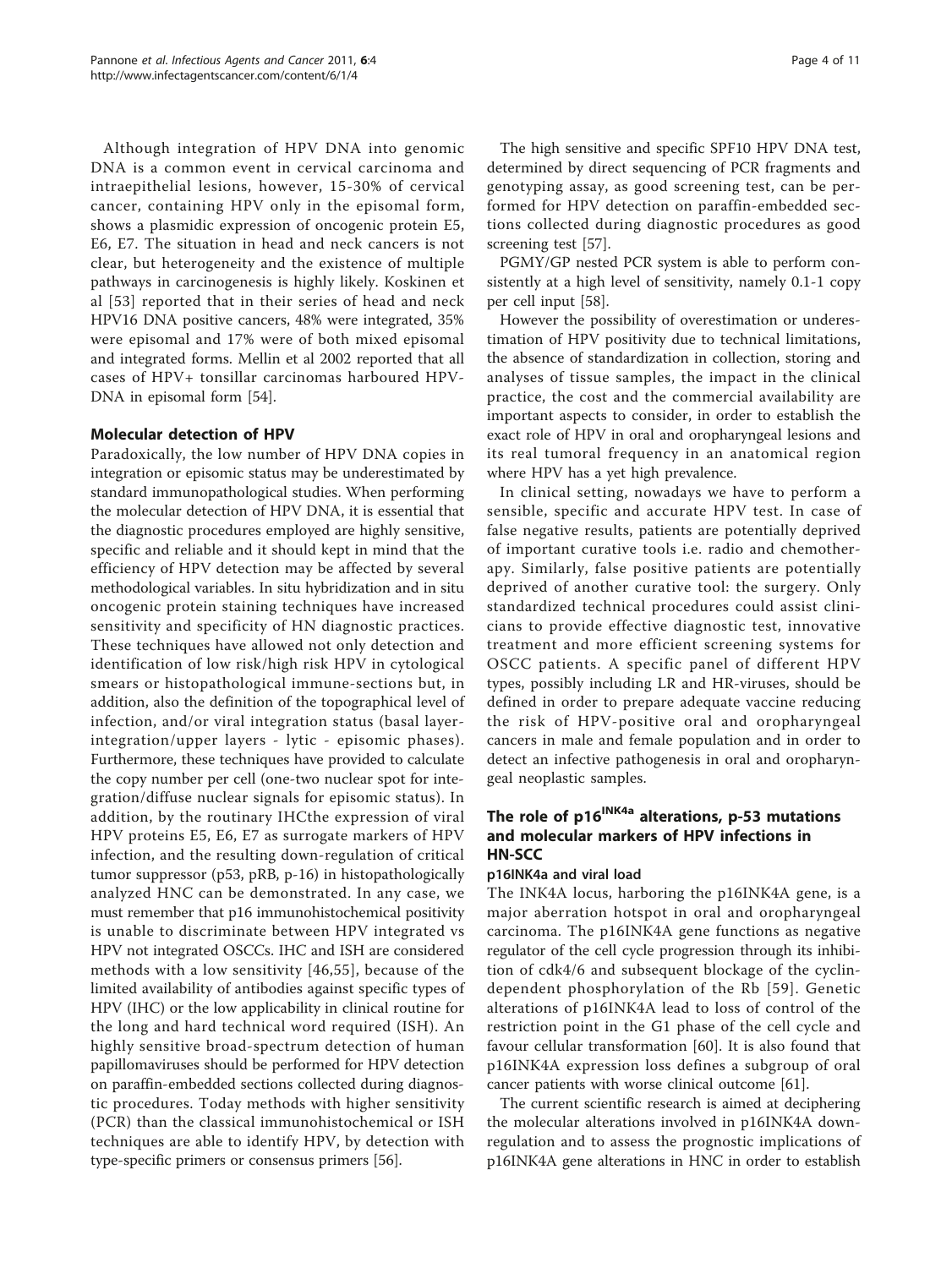its impact on staging and prognosis compared with the conventional clinical staging parameters [\[62](#page-10-0)].

The instability of the CDKN2a/INK4 locus located on 9p21 is reported to be high in carcinoma and the major inactivation of the p16INK4A/p14ARF genes results from promoter methylation, homozygous deletion, loss of heterozygosity and intragenic mutation [[63\]](#page-10-0).

These genetic and epigenetic alterations have been detected frequently in a variety of human cancers, including head and neck cancer.

According to recent studies, HPV-positive HNCs have intact p16 gene and wild type p53 compared to HPV negative ones, harbouring frequent p16 and p53 gene alterations [[64\]](#page-10-0). This is the reason of their chemoradio-sensitivity, since apoptotic pathway are preserved. Anyway HPV infections have been also demonstrated in the p53 mutated group of HN cancer, suggesting the concept that an HPV may super-infect an already mutated cancer cell [[65](#page-10-0)].

For many years, the main prognostic factors of SCC have been the conventional grading, staging and site of tumor. According to recent studies, the viral load of HPV in HNCs as well as p16 expression could be defined the most relevant prognostic markers in HPV positive OSCCs, surpassing the significance of the classical histopathological parameters, and it should be considered for inclusion into official staging system of HNSCC. The viral load of HPV in HNCs appears to vary considerably as reported in a recent update [\[66](#page-10-0)].

Available data suggest that oral and oropharybgeal cavity HPV viral load measured by DNA is lower than in the cervix. Tonsillar cancer appears to show a wide variation in HPV copy number. The study from Mellin et al 2002 [[54](#page-10-0)] detected 10 - 15,400 (median of 190) HPV 16 copies per beta-actin copy from eleven HPV 16 + tumours. The data suggested that a higher viral load could be a favourable prognostic indicator and that tumours with episomal DNA had larger tumours than patients with mixed or integrated forms of viral DNA. This shows that the higher copy number of episomal viral DNA was able to induce more rapid growth, perhaps by higher expression of the viral oncogenes. Weinberger et al [[67\]](#page-10-0) demonstrated that HPV 16 viral load measured by real time PCR, detection of HPV infection by ISH and p16 expression valued by immunohistochemistry could be used as a *gold standard* test to classify head and neck cancers into 3 distinct profiles: Class I, HPVnegative, p16 low, 0.0 copies; Class II, HPV +, p16 low, 3.6 copies; and Class III, HPV+, p16 high, 46 copies; Class IV, HPV-negative; p16 + Of note, was that Class III tumours had a significantly increased 5 year survival, increased disease-free survival rate and decreased local recurrence rate, compared to tumours in the other classes (Table 1).

| Weinberger classification (2006)* |                                                           |  |
|-----------------------------------|-----------------------------------------------------------|--|
| HPV status; p16 expression        | Median HPV DNA viral load<br>(copies HPV 16/human genome) |  |
| Class I, HPV-; p16 low            | 0.0 copies - Class I                                      |  |
| Class II, $HPV+$ ; p16 low        | 3.6 copies - Class II                                     |  |
| Class III, $HPV+$ ; p16 high      | 46.0 copies - Class III                                   |  |

Table 1 Weinberger classification (2006)

For further detail see the text.

Class IV, HPV-;  $p16 +$ 

\*according to the contents reported in: Weinberger PM, et al.: Molecular classification identifies a subset of human papillomavirus–associated oropharyngeal cancers with favorable prognosis. J Clin Oncol 2006, 24(5):736- 47 [\[67](#page-10-0)].

Nowadays, the goal of the scientific research is to find new biological markers able to identify set(s) of genes involved in oro-pharyngeal carcinogenesis. This is necessary to evaluate the "tumor fingerprint" that defines the biological behavior of the each single neoplasm. In the last decade the scientific research has shown a growing interest on several biological markers, expressed by cancerous cells in order to use them as indexes of OSCC progression and aggressiveness, also in relation to HPV-DNA detection. The investigation of oncogenic gene expression in HPV-related OSCC and the study of its potential value as predictor of neoplastic progression and clinical outcome could allow to characterize a possible evolutive morphologycal profile of oral cancer and its precancerous lesions. As a rule, the expression of HPV markers and surrogate markers of HPV infection can be easily evaluated by IHC. Different antigens should be used including virus related (capsidic antigens, E5-E6-E7 proteins), and virus induced and/or altered host proteins (p16<sup>INK4a</sup>, pRb, Cyclin proteins, p-53).

Several authors have emphasized that a hallmark of the presence of HPV in cancer could be found in p16 nuclear or cytoplasmic overexpression, so that p16 could be considered a useful surrogate marker for HPV [[66,68](#page-10-0)]. Recent reports have proved that HPV+ OSCCs harbour frequently unmethylated CDKN2A promoter as compared to smoke related OSCC frequently methylated [[69](#page-10-0)]. The employment of biomarkers improve the current diagnostic tools but also can contribute indirectly to therapeutics as predictor of choice for the correct clinical management. Therefore, there is the need to properly assess OSCC subgroups: 1) not HPV associated/classic OSCCs that are less responsive to anticancer drugs and need novel post-surgical treatment; 2) HPV associated OSCCs that have a lower risk of dying and recurrence and need several management options and suitable "target" therapy and/or immune-stimulating strategies. Currently, the group of HPV-negative OSCC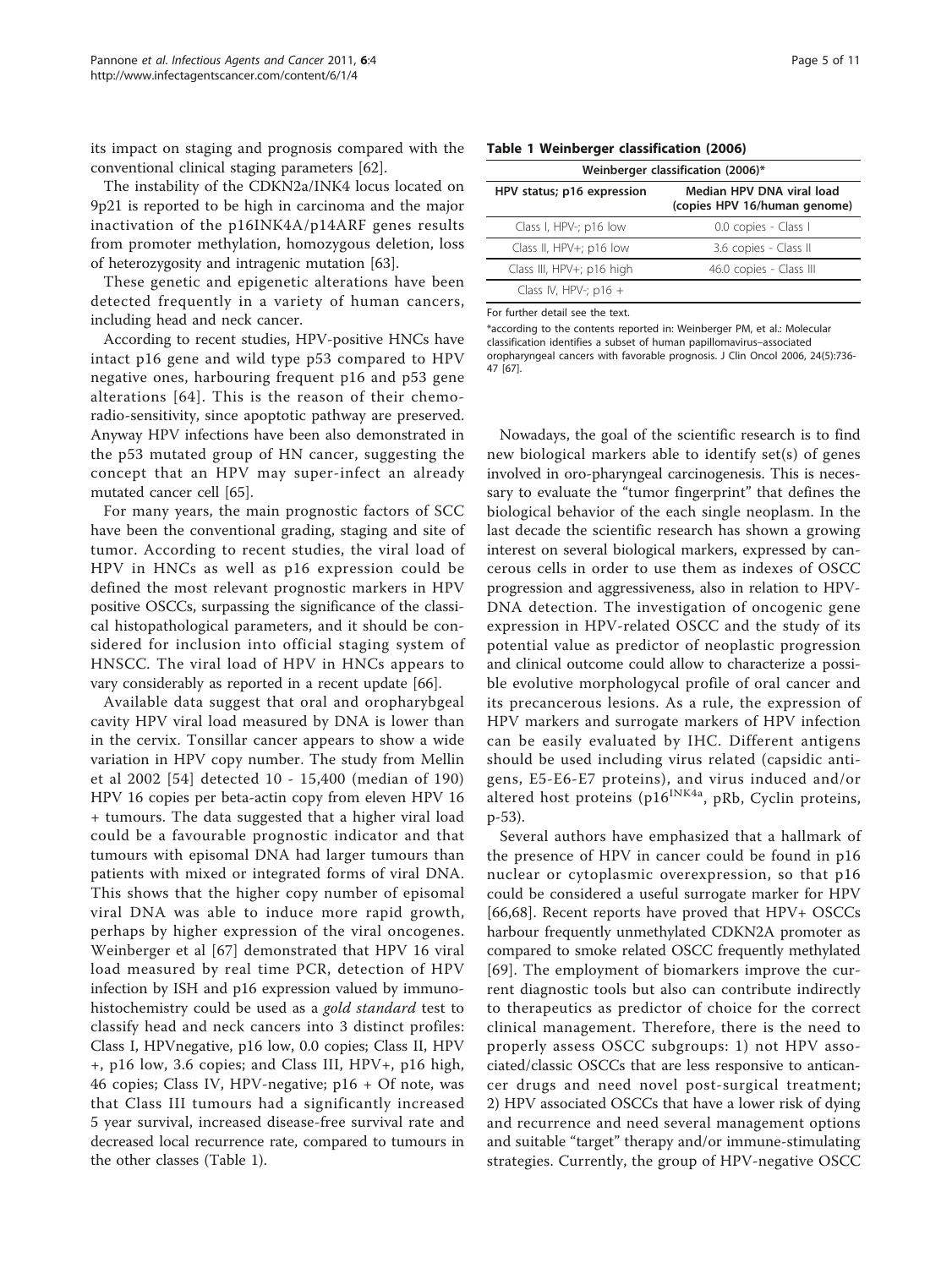patients have to be surgically treated, since the intrinsic chemo-resistance of their tumors; the group of HPV+ OSCC patients should be treated by surgery plus adjuvant radio-chemotherapy, or alternatively by concurrent radio-chemoterapy and by salvage surgery only for patients non-responders to induction radiochemotherapy (Figure 1).

# Other markers in differential diagnosis between HPVpositive and HPV-negative cancer

On the basis of these tendencies, some Authors [\[70,71](#page-10-0)] have identified specific biomarkers, by using c-DNA microarrays, in order to distinguish HPV+ versus HPV-OSCCs, to improve the current diagnostic tools but also

to contribute indirectly to therapeutics as predictor of choice for the correct clinical management (Table [2](#page-6-0)). In a recent microarray based study of Pyeon D et al [[70](#page-10-0)] two main subgroups of head-neck cancer (HNC) have been identified: HPV+HNC and HPV- HNC. Not surprisingly, closes classes were the two HPV+ cancers, HPV+ HNC and HPV+ cervical cancer. The substantial correlation between HPV+ HNCs and HPV+ cervical cancers implies a substantial role for virus-dependent, tissue-independent factors in gene expression changes. The study described genome wide expression profiling of HNCs, cervical cancers, and site-matched normal epithelial samples. More specifically, in tumor/normal comparisons HPV+ HNC, HPV- HNC, and cervical

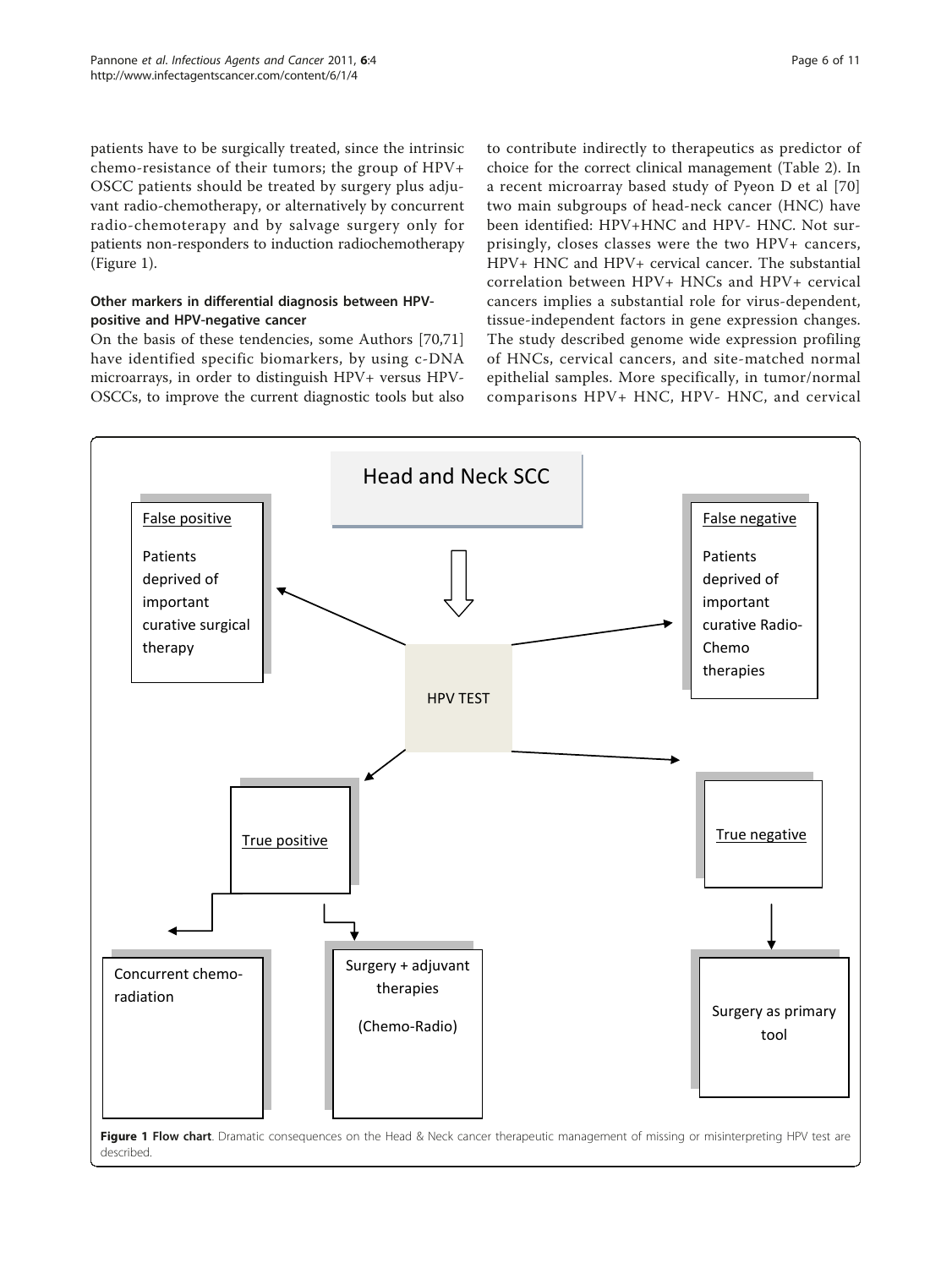<span id="page-6-0"></span>Table 2 Cell cycle related genes

| Cell cycle related genes    |                      |  |
|-----------------------------|----------------------|--|
| <b>HPV positive cancers</b> | HPV negative cancers |  |
| $\cdot$ P-16                | • Cyclin D1/D2       |  |
| $\cdot$ P-18                | • Cyclin A1          |  |
| • Cyclin B1                 |                      |  |
| E2F family:                 |                      |  |
| $•$ MCMs                    |                      |  |
| • Cyclin E                  |                      |  |
| $\cdot$ PCNA                |                      |  |

For further detail see the text.

cancer all were up-regulated relative to normal controls for a gene set I, including keratins (KRT8, KRT17, KRT18), caveolin (CAV2), IFN $\alpha$ -inducible protein 6-16 (G1P3), matrix metallopeptidase 12 (MMP12), collagens (COL4A1, COL4A2), and phospholipid scramblase 1 (PLSCR1), and down-regulated for another set II, including other keratins (KRT4, KRT13, KRT15), programmed cell death 4 (PDCD4), protein tyrosine kinase 6 (PTK6), epithelial membrane protein 1 (EMP1), extracellular matrix protein 1 (*ECM1*), interleukin 1 receptor (*IL1R2*), and transglutaminase 3 (TGM3). Relative to HPV-HNC HPV+HNC and cervical cancer showed significantly increased expression of gene set III, including PC4/ SFRS1-interacting protein 1 (PSIP1), V-myb (MYB), synaptogyrin 3 (SYNGR3), SWI/SNF-related, matrixassociated, actin-dependent regulator of chromatin (SMARCA2), synaptonemal complex protein 2 (SYCP2), p16 (CDKN2A), lymphoid-specific heli-case (HELLS), and testicular cell adhesion molecule 1 (TCAM1), whereas expression was decreased for gene set IV, including parathyroid hormone-like hormone (PTHLH), cortactin (CTTN), kallikreins (KLK8, KLK10), cyclin D1 (CCND1), caveolin 1 (CAV1), and defensin  $\beta$ 4 (DEFB4). E7 oncoproteins of high-risk HPVs induce DNA replication and mitosis by multiple mechanisms, including interacting with pRb, HDACs, and other factors to activate cell cycle-regulated transcription factors such as E2F [\[72](#page-10-0)]. A significant subset of cell cycle-regulated genes was differentially expressed in HPV+ HNC and cervical cancer relative to HPV-HNC. HPV-HNCs up-regulated, relative to HPV+ cancers, a small set of cell cycle-specific genes, including cyclin D1/D2 (CCND1 and CCND2; G1 associated) and cyclin A1 (CCNA1). By contrast, HPV+ cancers up-regulated, relative to HPV-HNC, a much larger set of cell cycle-specific genes such as cyclin E2 (CCNE2; G1 associated), cyclin B1 (CCNB1; G2 associated), and multiple MCMs. Among these, many genes that enhance DNA replication and cell mitosis, including proliferating cell nuclear antigen (PCNA), E2Fs, cdc2, cdc7, and MCMs were significantly up-regulated in HPV+ HNC and cervical cancer relative to HPV- HNC, implying that the HPV+ cancers were more active in cell division. The most striking difference in cell cycle regulatory gene expression was seen with cyclin D1/CCND1 and p16/Ink4a/ CDKN2A. In HPV+ cancers, p16 was expressed at high levels and cyclin D1 at low levels, with the converse in HPV- cancers. A recent immunohistochemical study examining just six cell cycle proteins in HNCs confirmed that these changes in p16 and cyclin D1 expression correlate with HPV status and extend to the protein level [[73](#page-10-0)]. In HPV+ cancers, p16 up-regulation and cyclin D1 downregulation are thought to be a consequence of feedback loops from E7 inhibition of Rb activity. For many HPVcancers, including HPV- HNCs, reduced p16 expression correlates with p16 promoter hypermethylation, whereas cyclin D1 overexpression is linked to gene amplification. Such a virus-induced, highly proliferative state may be responsible for the greater responsiveness of HPV+ HNCs to radiation therapy [\[74](#page-10-0)]. Recently [[70\]](#page-10-0), up-regulation of novel testis antigens in HPV+ cancers has been showed. Genes highly up-regulated in HPV+ cancers relative to HPV- HNC included two testis specific genes not normally expressed in somatic cells, SYCP2 and TCAM1. Cell line studies showed that SYCP2 and TCAM1 expression are synergistically up-regulated by E6 and E7. The Peyon's study [[70\]](#page-10-0) found that HPV+ cancers over-express novel testis antigens SYCP2, STAG3, and TCAM. STAG3 and SYCP2, an SYCP1 homologue, are components of the meiotic synaptonemal complex that promotes recombination, and SYCP1 expression induces formation of a synaptonemal complex-like structure. Aberrant expression of these meiosis-specific proteins in HPV+ cancers may contribute to the genomic instability induced by high-risk HPVs and to further genetic changes during HPV-associated cancer development. According to Slebos' model [[71\]](#page-10-0), important biological markers expressed by tumoral cells (e.g. MIB-1, PCNA, cyclin D1, p18 e CDC7, transcription factors, as TAF7L, RFC4, RPA2, and TFDP2, adhesion molecules as TCAM1) could be used as indexes of oral-cervical SCC progression and aggressiveness, also in relation to HPV-DNA detection. Soares et al. found an high expression of PCNA in oral and cervical SCC HPVpositive, reconducted to HPV-related oncogenetic promotion [[75](#page-10-0)]. Other studies have been shown an aberrant expression of cyclin D1 in the majority of oral and cervical SCC: this situation is resulted tightly related to their unfavourable prognosis [[76](#page-10-0)]. Immunoistochemical detection of MIB1 (Ki-67) has been suggested in order to determine proliferation index in oral and cervical SCC [\[77](#page-10-0)].

HPV+ HNCs show a wide range of cell cycle related proteins, p-16, p-18, Cyclin B1, and the E2F family (MCMs, Cyclin E, PCNA) as compared to HPV-negative HNCs, showing a more restricted panel of cell cycle proteins, Cyclin D1/D2, Cyclin A1. According to the studies from Heidelberg University group, most HPV++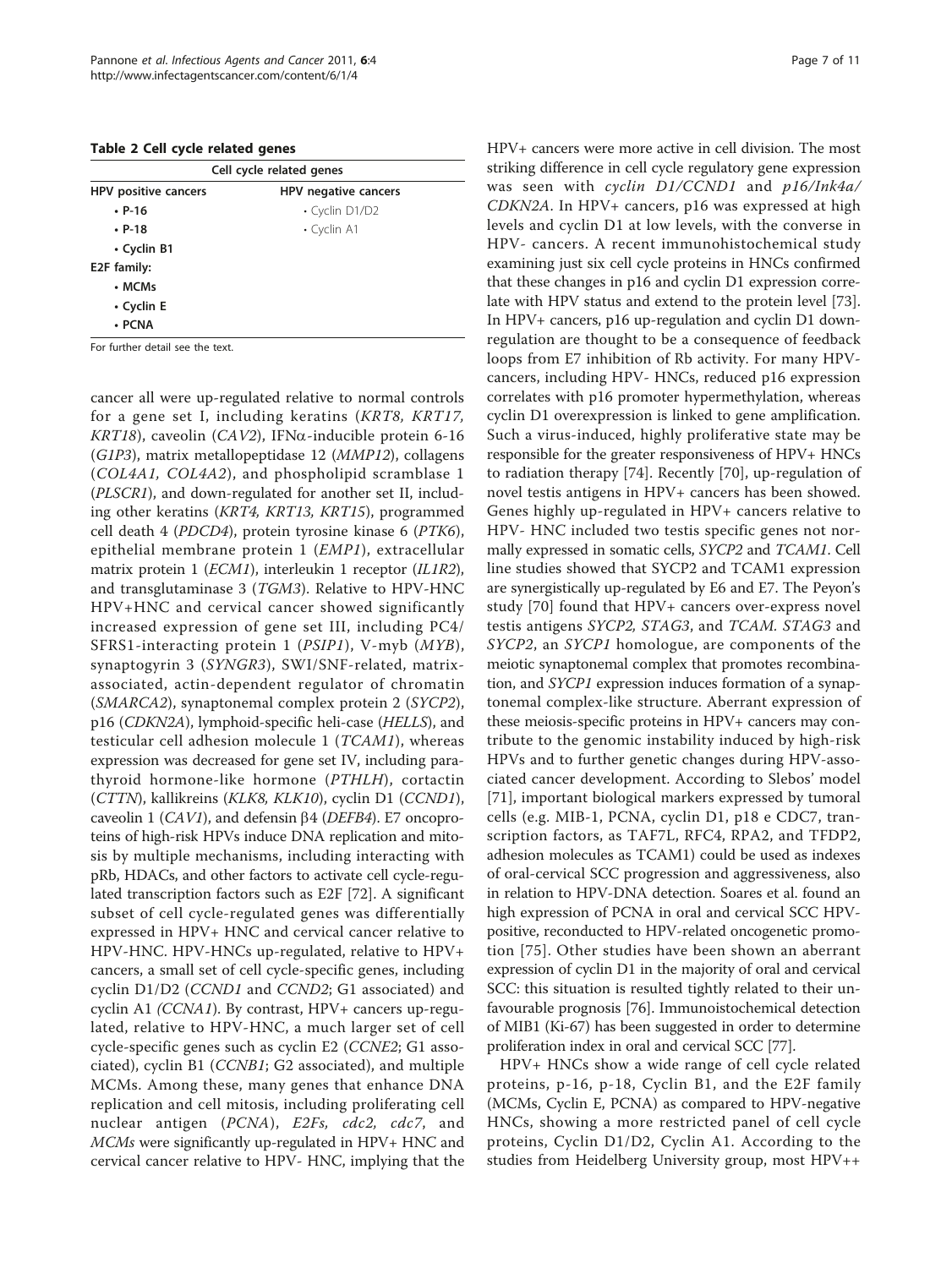designated OPSCCs (cancers with high viral load of HPV16 mRNA) showed reduced pRb, low cyclin-D1 and p-53 and up-regulated p16<sup>INK4a</sup>; in contrast, HPV+ designated tumors (cancers with low viral load of HPV16 mRNA showed normal pRb, increased Cyclin D1 and p-53, and reduced  $p16^{INK4a}$ , a pattern typical for HPV-negative tumors; LSCCs showed only the pattern for HPV negative tumors [[78\]](#page-10-0). All these findings might add useful informations concerning oropharyngeal and cervical carcinogenesis and, finally, offer a novel perspective of treatment choice for the patients, by combining well known chemotherapeutical drugs with new molecular "target" therapy.

## HPV detection as evaluated by cytopathological and molecular methods. Screening program and the potential role of saliva

The association of head and neck cancers with clinically significant morbidity and disfiguration makes early detection of the diseases and biomarkers to identify individuals at high risk of great importance. However, most of these markers have been identified either in cancer cell lines or in biopsy specimens from late invasive and metastatic cancers. Moreover, the invasive nature of a biopsy makes it unsuitable for cancer screening in high-risk populations. Exfoliative cytology may be a less invasive method for oral cancer detection. In some recent scientific research has been assessed that HR HPV types detected in oral exfoliated cells could be used as a predictive biomarker of oropharyngeal cancer risk associated with HR HPV infection [[28,](#page-9-0)[79](#page-10-0)], because an association between the detection of HR HPV types in oral exfoliated cells and the presence of HR HPV types in tumor tissue has been established. HR HPV DNA detected in the oral exfoliated cell samples may originate from HPV-positive tumor cells, from any associated HR-HPV infection that led to the development of oro-pharyngeal cancer, or from an independent HR HPV infection. Detection of HR HPV DNA may help identify individuals, including those with 1) any genetic predisposition to acquire HR HPV infection and/or 2) a limited immunologic ability to eliminate the virus, who are at risk for the development of oropharyngeal cancer because they are susceptible to HR HPV infection in the head and neck area. Whether oral exfoliated HR HPV status is predictive of cancer before invasion or progression in patients with HNC is unknown, but the answer could be clarified easily and inexpensively by repeated assessment in HR HPV cases over time. The use of oral exfoliated cells could be extended to evaluate other molecular markers of early carcinogenesis in head and neck tumors in addition to HPV, including alterations in tumor suppressor gene pathways, changes in gene expression profiles, and microsatellite markers to increase their power to predict early-stage cancer. Serologic assessment of HPV in HNC may be less sensitive than assessment of oral exfoliated cells. A blood draw is less acceptable to patients, more difficult to administer and preserve, and currently does not allow the evaluation of a wide variety of HPV types. Therefore, HPV seropositivity is potentially indicative not only of current oral infection but also of any past infection not limited to the oral cavity or oropharynx, including infections in the anogenital area that are thought to be the most likely source of HPV in the majority of individuals with an HPV-positive serologic test. Finally, the detection of HR HPV in oral exfoliated cells, its plasmid versus integrated state, as well as specific integration sites and gene expression patterns may serve as clonal markers to monitor the presence of residual tumor after surgery or radiation, cancer recurrence, and progression. The availability of an easily performed cytological test is essential for disease prevention, early diagnosis and tumor re-staging but we have to remember that exfoliated cancer cells tend to correlate with tumor burden and with lower rates of detection seen in those with minimal or early disease. This suggests an imperative need for developing new diagnostic tools that would improve early detection. The identification of molecular markers in body fluids that would predict the development of cancer in its earliest stage or in precancerous stage would constitute such a tool. Whole human saliva is easily collected in the clinic in a non-invasive, ondemand manner and in relatively large, easily stored quantities, making it an optimal bodily fluid for clinical diagnostics. Diagnosis of oral cancer could benefit greatly from the development of whole saliva-based clinical tests given the physical proximity of the site of cancer development with the diagnostic fluid.

Moreover we have to remember that saliva can contain different types of HPV reservoirs, and HPV DNA may originate from the following sites:

- HPV-positive tumor cells
- HR HPV infection that led to the development of oropharyngeal cancer
- from an independent HR HPV infection;
- phlogistic cells, as giant cell or lymphocytes;
- oral epithelium surrounding tumor: normal or dysplastic mucosa;
- tonsillar crypts.

Generally, the sensitivity of an HPV test in saliva has been reported as low, whereas the specificity is very high. Recent studies report that HPV16 was detected in 50% of the saliva rinse samples from HNSCC patients with detectable HPV16 level in their tissues, in 18% of saliva rinse samples from patients with HPV16 negative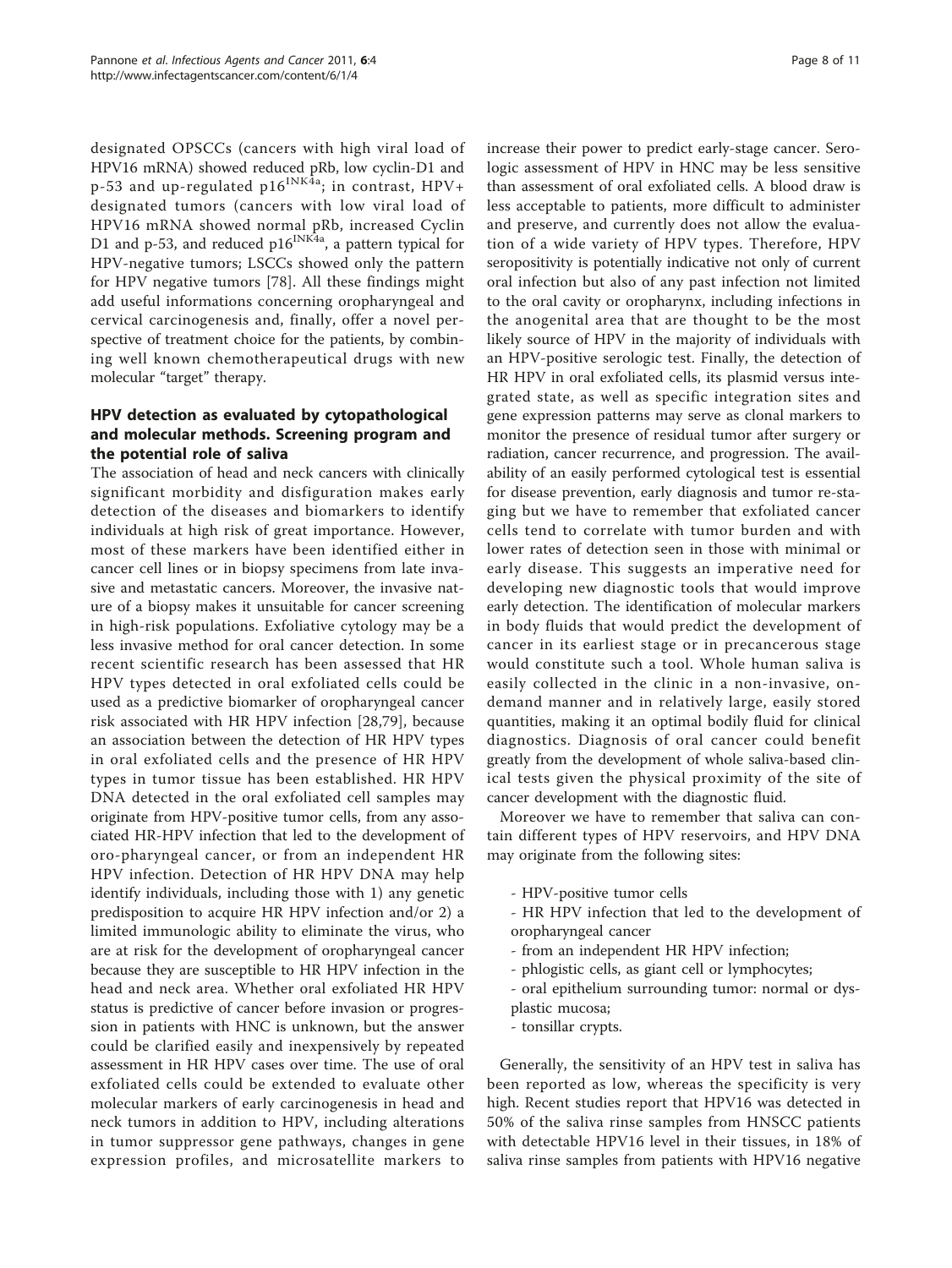<span id="page-8-0"></span>primary HNC and in 2.8% of the normal controls. Using a cutoff of HPV 16 >0.001 copies/cell in saliva rinse, the test yielded a sensitivity of 30.4% and a specificity of 98.3%. HPV16 DNA in saliva rinses can reflect HPV16 status of primary HNSCC. As a screening method quantitative analysis of HPV16 DNA in salivary rinses allows for detection of HPV-related HNC; however, specific limitations exist that prevent the application of this as a screening technique for a broad population [\[80\]](#page-10-0).

Quantitative measurement of salivary HPV16 DNA can be a promise for surveillance and early detection of recurrence. In fact, a very interesting paper proved that the presence of HPV DNA in convalescent salivary rinses is an adverse prognostic marker in HN squamous cell carcinoma, because HPV16 presence in follow-up salivary rinses preceded clinical detection of disease recurrence by an average of 3.5 months [\[79](#page-10-0)]. Recent discovery by microarray technology that a large panel of human mRNA exists in saliva suggests a novel clinical approach, salivary transcriptome diagnostics, for applications in disease diagnostics as well as for normal health surveillance [[81](#page-10-0),[82\]](#page-10-0). It is a high-throughput, robust, and reproducible approach to harness RNA signatures from saliva. Understanding the profile of molecular changes in any particular HPV+/HPV- cancer will be extremely useful because it will become possible to correlate the resulting phenotype of that cancer with molecular events. One of the scientific goals is to construct risk models to facilitate assigning the appropriate salivary transcriptome-based diagnosis for patients' specific cancer risk.

Synthetically, saliva allows to:

- detect HR HPV in oral cells
- identify its plasmidic vs integrated state
- define gene expression patterns by:

Genomic Microarrays EpiGenomic Microarrays Proteomic analysis

- be easily used in general population study

- be easily used also in selected high rish populations (immune-depression/immune-suppression)

- help in decision making as regard the choice of therapy

- monitor presence of residual tumor after therapy (cancer progression)

#### Conclusions: 'the need of a global immunization programme'

Recent reviews were performed in order to establish the evidence for HPV-related malignant disease in regions other than the cervix. One of this studies found sufficient evidence to support a global immunization programme against HPV, irrespective of gender and geography, to help to achieve a reduction in HPVrelated malignant diseases in the future [\[83\]](#page-10-0).

#### List of Abbreviations

OPSCC: Oro-Pharyngeal Squamous Cell Cancers; OSCC: Oral Squamous Cell Cancer; HPV: Human Papillomavirus; SCC: Squamous Cell Carcinoma; WHO: World Health Organization; HNC: Head and Neck Cancer; EU: European Union; AJCC: American Joint Comittee on Cancer; DSS: Disease Specific Survival; DFS: Disease Free Survival; HR HPV: High Risk HPV; LR HPV: Low Risk HPV; IARC: International Agency on Treatment of Cancer; LSCC: Larynx Squamous Cell Cancer; HN: Head and Neck; IHC: Immunohistochemistry; ISH: in situ hybridization; PCR: Polymerase Chain Reaction.

#### Acknowledgements and funding

The main source of funding for conducting this research investigation comes from the Department of Surgical Pathology, University of Foggia, Foggia, Italy. Finally, this work was partly supported by Fondazione CARIPUGLIA, Bari-Italy and by MURST-PRIN (Italian Ministry of University Science and Technology, protocol n. 2005069443-03 and n. 2005062791-  $(10^{4})$ 

#### Author details

<sup>1</sup>Department of Surgical Sciences - Section of Anatomic Pathology and Cytopathology - University of Foggia - Foggia - Italy. <sup>2</sup>Department of Surgical Sciences, Section of Anatomic Pathology, 'S. Maria Goretti' Hospital - Latina - Italy. <sup>3</sup>Department of Surgical Sciences - Institute of Anatomic Pathology - University of Bari - Bari - Italy. <sup>4</sup>Department of Otolaryngology -Head and Neck Surgery and Oncology - Medical School, University of Michigan Ann Arbor, Ann Arbor - MI - USA. <sup>5</sup>Department of Surgical Sciences - Section of Oral Pathology - University of Foggia - Foggia - Italy. 6 Section of Pathological Anatomy - Department of biomorphological and functional sciences - University Federico II - Napoli - Italy.

#### Authors' contributions

GP conceived of the study; PB, AS and SP have made substantial contribution to its design; AS and GP have participated in the acquisition of literature data; GP together with AS and PB helped in the coordination of this work; AS has been involved in drafting the manuscript and in its sequences'alignment, too; finally, PB, GDR and LLM have revised it critically for important intellectual content and they have given final approval of the version to be published. All Authors read and approved the final manuscript.

#### Competing interests

The authors declare that they have no competing interests.

Received: 4 March 2011 Accepted: 29 March 2011 Published: 29 March 2011

#### References

- 1. Santarelli A, Lo Russo L, Bambini F, Campisi G, Lo Muzio L: [New](http://www.ncbi.nlm.nih.gov/pubmed/19893469?dopt=Abstract) [perspectives in medical approach to therapy of head and neck](http://www.ncbi.nlm.nih.gov/pubmed/19893469?dopt=Abstract) [squamous cell carcinoma.](http://www.ncbi.nlm.nih.gov/pubmed/19893469?dopt=Abstract) Minerva Stomatologica 2009, 58(9):445-52.
- 2. Landis SH, Murray T, Bolden S, Wingo PA: [Cancer statistics.](http://www.ncbi.nlm.nih.gov/pubmed/9449931?dopt=Abstract) CA Cancer J Clin 1998, 48:6-29.
- 3. Horner MJ, R L, Krapcho M, Neyman N, Aminou R, Howlader N, Altekruse SF, Feuer EJ, Huang L, Mariotto A, Miller BA, Lewis DR, Eisner MP, Stinchcomb DG, Edwards BK, eds: SEER Cancer Statistics Review, 1975-2006. National Cancer Institute; 1975 [[http://seer.cancer.gov/csr/1975\\_2006/](http://seer.cancer.gov/csr/1975_2006/) ], Bethesda, MD based on November 2008 SEER data submission, posted to the SEER web site, 2009.
- 4. Frisch M, et al: [Changing patterns of tonsillar squamous cell carcinoma in](http://www.ncbi.nlm.nih.gov/pubmed/10880031?dopt=Abstract) [the United States.](http://www.ncbi.nlm.nih.gov/pubmed/10880031?dopt=Abstract) Cancer Causes Control 2000, 11(6):489-95.
- Shiboski CH, Schmidt BL, Jordan RC: [Tongue and tonsil carcinoma:](http://www.ncbi.nlm.nih.gov/pubmed/15772957?dopt=Abstract) [increasing trends in the U.S. population ages 20-44 years.](http://www.ncbi.nlm.nih.gov/pubmed/15772957?dopt=Abstract) Cancer 2005, 103(9):1843-9.
- 6. World Health Organization: The World Oral Health Report 2003. Geneva: World Health Organization; 2003, 6-7.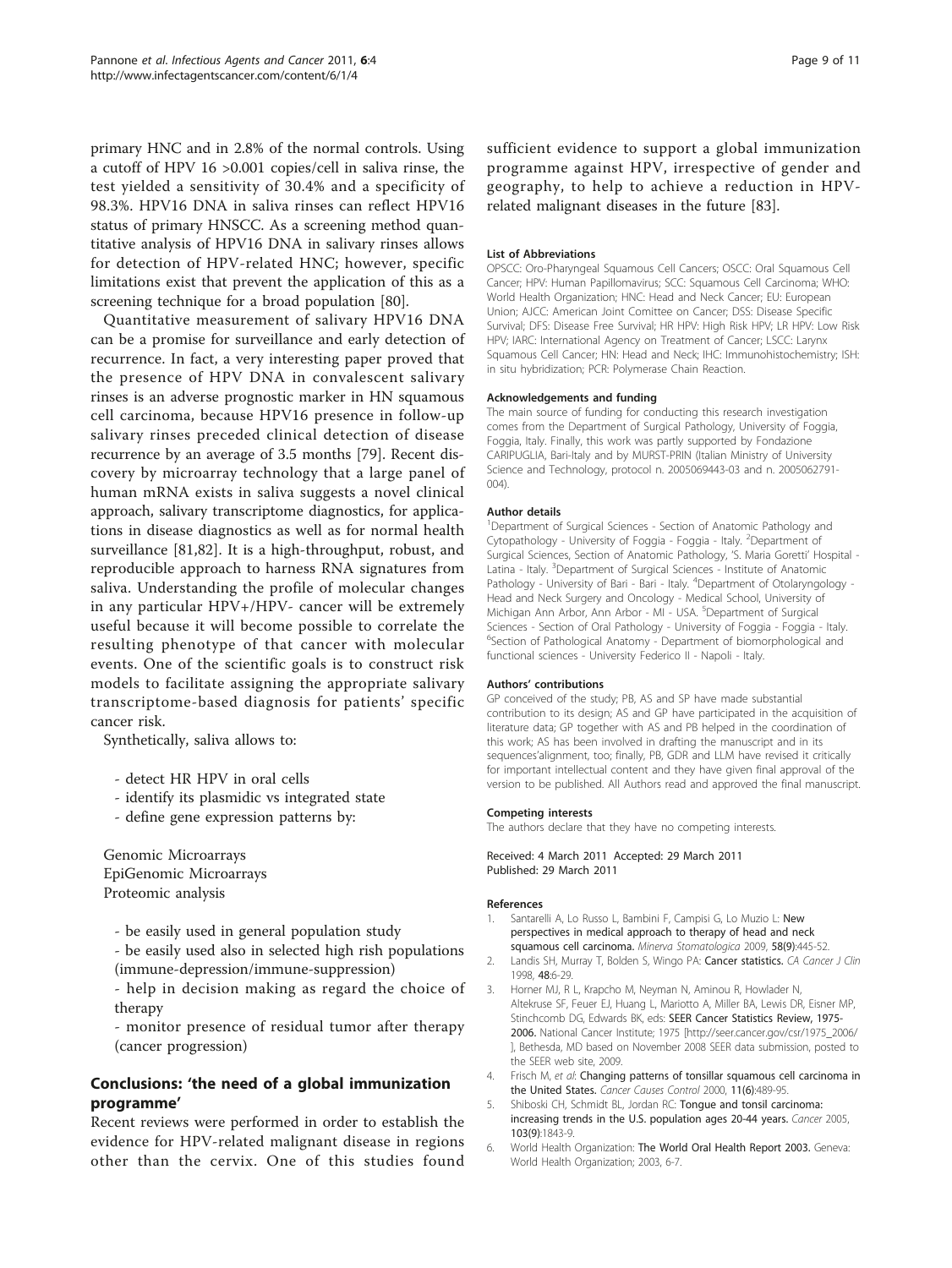- <span id="page-9-0"></span>7. Pathak KA, Al Hajjaj H, Viallet NV, Sutherland DS, Kerr PD, Nason RW: Squamous cell carcinoma of the oropharynx: influence of site of primary tumor. Oral abstracts/Oral Oncology 2009, , Supplement 3 (1): 73.
- 8. Jaber JJ, Moreira J, Canar WJ, Bier-Laning CM: [A 25-Year Analysis of](http://www.ncbi.nlm.nih.gov/pubmed/19917929?dopt=Abstract) [Veterans Treated for Tonsillar Squamous Cell Carcinoma.](http://www.ncbi.nlm.nih.gov/pubmed/19917929?dopt=Abstract) Arch Otolaryngol Head Neck Surg 2009, 135(11):1147-115.
- Llewellyn CD, Johnson NW, Warnakulasuriya KA: [Risk factors for oral cancer](http://www.ncbi.nlm.nih.gov/pubmed/15357672?dopt=Abstract) [in newly diagnosed patients aged 45 years and younger: a case-control](http://www.ncbi.nlm.nih.gov/pubmed/15357672?dopt=Abstract) [study in southern England.](http://www.ncbi.nlm.nih.gov/pubmed/15357672?dopt=Abstract) J Oral Pathol Med 2004, 33:525-32.
- 10. Castellsague X, Quintana MJ, Martinez MC, Nieto A, Sanchez MJ, Juan A, et al: [The role of type of tobacco and type of alcoholic beverage in oral](http://www.ncbi.nlm.nih.gov/pubmed/14696101?dopt=Abstract) [carcinogenesis.](http://www.ncbi.nlm.nih.gov/pubmed/14696101?dopt=Abstract) Int J Cancer 2004, 108:741-9.
- 11. Gillison ML, Shah KV: [Human papillomavirus-associated head and neck](http://www.ncbi.nlm.nih.gov/pubmed/11307062?dopt=Abstract) [squamous cell carcinoma: mounting evidence for an etiologic role for](http://www.ncbi.nlm.nih.gov/pubmed/11307062?dopt=Abstract) [human papillomavirus in a subset of head and neck cancers.](http://www.ncbi.nlm.nih.gov/pubmed/11307062?dopt=Abstract) Curr Opin Oncol 2001, 13:183-8.
- 12. Jo S, Juhasz A, Zhang K, Ruel C, Loera S, Wilczynski SP, et al: [Human](http://www.ncbi.nlm.nih.gov/pubmed/19443352?dopt=Abstract) [Papillomavirus Infection as a Prognostic Factor in Oropharyngeal](http://www.ncbi.nlm.nih.gov/pubmed/19443352?dopt=Abstract) [Squamous Cell Carcinomas Treated in a Prospective Phase II Clinical](http://www.ncbi.nlm.nih.gov/pubmed/19443352?dopt=Abstract) [Trial.](http://www.ncbi.nlm.nih.gov/pubmed/19443352?dopt=Abstract) Anticancer Res 2009, 29(5):1467-74.
- 13. Chaudhary AK, Singh M, Sundaram S, Mehrotra R: [Role of human](http://www.ncbi.nlm.nih.gov/pubmed/19555477?dopt=Abstract) [papillomavirus and its detection in potentially malignant and malignant](http://www.ncbi.nlm.nih.gov/pubmed/19555477?dopt=Abstract) [head and neck lesions: updated review.](http://www.ncbi.nlm.nih.gov/pubmed/19555477?dopt=Abstract) Head Neck Oncol 2009, 1(1):22.
- 14. Chaturvedi AK, Engels EA, Anderson WF, Gillison ML: [Incidence trends for](http://www.ncbi.nlm.nih.gov/pubmed/18235120?dopt=Abstract) [human papillomavirus-related and -unrelated oral squamous cell](http://www.ncbi.nlm.nih.gov/pubmed/18235120?dopt=Abstract) [carcinomas in the United States.](http://www.ncbi.nlm.nih.gov/pubmed/18235120?dopt=Abstract) J Clin Oncol 2008, 26:612-619.
- 15. Syrjänen KJ, Pyrhönen S, Syrjänen SM, Lamberg MA: [Immunohistochemical](http://www.ncbi.nlm.nih.gov/pubmed/6307342?dopt=Abstract) [demonstration of human papilloma virus \(HPV\) antigens in oral](http://www.ncbi.nlm.nih.gov/pubmed/6307342?dopt=Abstract) [squamous cell lesions.](http://www.ncbi.nlm.nih.gov/pubmed/6307342?dopt=Abstract) Brit J Oral Surg 1983, 21(2):147-53.
- 16. Thompson IO, van der Bijl P, van Wyk CW, van Eyk AD: [A comparative](http://www.ncbi.nlm.nih.gov/pubmed/11684027?dopt=Abstract) [light-microscopic, electron-microscopic and chemical study of human](http://www.ncbi.nlm.nih.gov/pubmed/11684027?dopt=Abstract) [vaginal and buccal epithelium.](http://www.ncbi.nlm.nih.gov/pubmed/11684027?dopt=Abstract) Arch Oral Biol 2001, 46:1091-1098.
- 17. Shin KH, Min BM, Cherrick HM, Park NH: [Combined effects of human](http://www.ncbi.nlm.nih.gov/pubmed/8142012?dopt=Abstract) [papillomavirus-18 and N-methyl-N](http://www.ncbi.nlm.nih.gov/pubmed/8142012?dopt=Abstract)'-nitro-N-nitrosoguanidine on the [transformation of normal human oral keratinocytes.](http://www.ncbi.nlm.nih.gov/pubmed/8142012?dopt=Abstract) Mol Carcinog 1994, 9:76-86.
- 18. zur Hausen H, de Villiers EM, Gissmann L: [Papillomavirus infections and](http://www.ncbi.nlm.nih.gov/pubmed/6273261?dopt=Abstract) [human genital cancer.](http://www.ncbi.nlm.nih.gov/pubmed/6273261?dopt=Abstract) Gynecol Oncol 1981, 12:S124-128.
- 19. Bosch FX, Lorincz A, Muñoz N, Meijer CJ, Shah KV: [The causal relation](http://www.ncbi.nlm.nih.gov/pubmed/11919208?dopt=Abstract) [between human papillomavirus and cervical cancer.](http://www.ncbi.nlm.nih.gov/pubmed/11919208?dopt=Abstract) J Clin Pathol 2002, 55:244-265.
- 20. Miller CS, Johnstone BM: Human papillomavirus as a risk factor for oral squamous cell carcinoma: A meta-analysis, 1982-1997. Oral Surgery, Oral Medicine, Oral Pathology, Oral Radiology and Endodontology 2001, 91(6):622-635.
- 21. Ha PK, Califano JA: [The role of human papillomavirus in oral](http://www.ncbi.nlm.nih.gov/pubmed/15284184?dopt=Abstract) [carcinogenesis.](http://www.ncbi.nlm.nih.gov/pubmed/15284184?dopt=Abstract) Crit Rev Oral Biol Med 2004, 15:188-96.
- 22. Li W, Thompson CH, O'Brien CJ, McNeil EB, Scolver RA, Cossart YE, et al: [Human papillomavirus positivity predicts favourable outcome for](http://www.ncbi.nlm.nih.gov/pubmed/12845651?dopt=Abstract) [squamous carcinoma of the tonsil.](http://www.ncbi.nlm.nih.gov/pubmed/12845651?dopt=Abstract) Int J Cancer 2003, 106:553-8.
- 23. Ishikawa H, Mitsuhashi N, Sakurai H, Maebayashi K, Niibe H: [The effects of](http://www.ncbi.nlm.nih.gov/pubmed/11148563?dopt=Abstract) [p53 status and human papillomavirus infection on the clinical outcome](http://www.ncbi.nlm.nih.gov/pubmed/11148563?dopt=Abstract) [of patients with Stage IIIB cervical carcinoma treated with radiation](http://www.ncbi.nlm.nih.gov/pubmed/11148563?dopt=Abstract) [therapy alone.](http://www.ncbi.nlm.nih.gov/pubmed/11148563?dopt=Abstract) Cancer 2001, 91:80-9.
- 24. Mellin H, Friesland S, Lewensohn R, Dalianis T, Munck-Wikland E: [Human](http://www.ncbi.nlm.nih.gov/pubmed/10861508?dopt=Abstract) [papillomavirus \(HPV\) DNA in tonsillar cancer: clinical correlates, risk of](http://www.ncbi.nlm.nih.gov/pubmed/10861508?dopt=Abstract) [relapse, and survival.](http://www.ncbi.nlm.nih.gov/pubmed/10861508?dopt=Abstract) Int J Cancer 2000, 89:300-4.
- 25. Fakhry C, Westra WH, Li S, et al: [Improved survival of patients with](http://www.ncbi.nlm.nih.gov/pubmed/18270337?dopt=Abstract) [human papillomavirus-positive head and neck squamous cell carcinoma](http://www.ncbi.nlm.nih.gov/pubmed/18270337?dopt=Abstract) [in a prospective clinical trial.](http://www.ncbi.nlm.nih.gov/pubmed/18270337?dopt=Abstract) J Natl Cancer Inst 2008, 100(4):261-9.
- 26. D'Souza G, Kreimer AR, et al: [Case-control study of human papillomavirus](http://www.ncbi.nlm.nih.gov/pubmed/17494927?dopt=Abstract) [and oropharyngeal cancer.](http://www.ncbi.nlm.nih.gov/pubmed/17494927?dopt=Abstract) N Engl J Med 2007, 356(19):1944-56.
- 27. Syrjänen S: [Current concepts on human papillomavirus infections in](http://www.ncbi.nlm.nih.gov/pubmed/20553530?dopt=Abstract) [children.](http://www.ncbi.nlm.nih.gov/pubmed/20553530?dopt=Abstract) APMIS 2010, 118(6-7):494-509.
- 28. Smith EM, Ritchie JM, Summersgill KF, Hoffman HT, Wang DH, Haugen TH, Turek LP: [Human Papillomavirus in Oral Exfoliated Cells and Risk of Head](http://www.ncbi.nlm.nih.gov/pubmed/15026470?dopt=Abstract) [and Neck Cancer.](http://www.ncbi.nlm.nih.gov/pubmed/15026470?dopt=Abstract) Journal of the National Cancer Institute 2004, 96(6).
- 29. Campisi G, Giovannelli L: Controversies surrounding human papillomavirus infection, head & neck vs oral cancer, implication for prophylaxis and treatment. Head and Neck Oncology 2009, I:8, Commentary.
- 30. Muñoz N, Bosch FX, de Sanjosé S, Herrero R, Castellsagué X, Shah KV, International Agency for Research on Cancer Multicenter Cervical Cancer Study Group, et al: [Epidemiologic classification of human papillomavirus](http://www.ncbi.nlm.nih.gov/pubmed/12571259?dopt=Abstract) [types associated with cervical cancer.](http://www.ncbi.nlm.nih.gov/pubmed/12571259?dopt=Abstract) N Engl J Med 2003, 348(6):518-27.
- 31. Kreimer AR, et al: [Human papillomavirus types in head and neck](http://www.ncbi.nlm.nih.gov/pubmed/15734974?dopt=Abstract) [squamous cell carcinomas worldwide: a systematic review.](http://www.ncbi.nlm.nih.gov/pubmed/15734974?dopt=Abstract) Cancer Epidemiol Biomarkers Prev 2005, 14(2):467-75.
- 32. Termine N, et al: [HPV in oral squamous cell carcinoma vs head and neck](http://www.ncbi.nlm.nih.gov/pubmed/18558666?dopt=Abstract) [squamous cell carcinoma biopsies: a meta-analysis \(1988-2007\).](http://www.ncbi.nlm.nih.gov/pubmed/18558666?dopt=Abstract) Ann Oncol 2008, 19(10):1681-90.
- 33. Ostwald C, Rutsatz K, Schweder J, Schmidt W, Gundlach K, Barten M: [Human papillomavirus 6/11, 16 and 18 in oral carcinomas and benign](http://www.ncbi.nlm.nih.gov/pubmed/12920590?dopt=Abstract) [oral lesions. Human papillomavirus infections and oral tumors.](http://www.ncbi.nlm.nih.gov/pubmed/12920590?dopt=Abstract) Medical Microbiology and Immunology 2002, 192(3):145-148.
- 34. Stina Syrjänen: [Human papillomavirus infections and oral tumors.](http://www.ncbi.nlm.nih.gov/pubmed/12920585?dopt=Abstract) Medical Microbiology and Immunology 2003, 192(3):123-128.
- 35. Gillison ML, Koch WM, Capone RB, Spafford M, Westra W, Wu L, et al: [Evidence for a Causal Association Between Human Papillomavirus and a](http://www.ncbi.nlm.nih.gov/pubmed/10793107?dopt=Abstract) [Subset of Head and Neck Cancers.](http://www.ncbi.nlm.nih.gov/pubmed/10793107?dopt=Abstract) J Natl Cancer Inst 2000, 92(9):709-720.
- 36. Mork J, et al: [Human papillomavirus infection as a risk factor for](http://www.ncbi.nlm.nih.gov/pubmed/11297703?dopt=Abstract) [squamous-cell carcinoma of the head and neck.](http://www.ncbi.nlm.nih.gov/pubmed/11297703?dopt=Abstract) N Engl J Med 2001, 344(15):1125-31.
- 37. Hansson BG, et al: [Strong association between infection with human](http://www.ncbi.nlm.nih.gov/pubmed/16303684?dopt=Abstract) [papillomavirus and oral and oropharyngeal squamous cell carcinoma: a](http://www.ncbi.nlm.nih.gov/pubmed/16303684?dopt=Abstract) [population-based case-control study in southern Sweden.](http://www.ncbi.nlm.nih.gov/pubmed/16303684?dopt=Abstract) Acta Otolaryngol 2005, 125(12):1337-44.
- 38. Syrjanen S: [HPV infections and tonsillar carcinoma.](http://www.ncbi.nlm.nih.gov/pubmed/15113849?dopt=Abstract) J Clin Pathol 2004, 57(5):449-55.
- 39. Hennessey PT, Westra WH, Califano JA: [Human papillomavirus and head](http://www.ncbi.nlm.nih.gov/pubmed/19407148?dopt=Abstract) [and neck squamous cell carcinoma: recent evidence and clinical](http://www.ncbi.nlm.nih.gov/pubmed/19407148?dopt=Abstract) [implications.](http://www.ncbi.nlm.nih.gov/pubmed/19407148?dopt=Abstract) J Dent Res 2009, 88(4):300-6.
- Tachezy R, Klozar J, Rubenstein L, Smith E, Saláková M, Smahelová J, et al: [Demographic and risk factors in patients with head and neck tumors.](http://www.ncbi.nlm.nih.gov/pubmed/19319944?dopt=Abstract) J Med Virol 2009, 81(5):878-87.
- 41. Klussmann JP, Weissenborn SJ, Wieland U, Dries V, Kolligs J, Jungehuelsing M, et al: [Prevalence, distribution, and viral load of human](http://www.ncbi.nlm.nih.gov/pubmed/11753961?dopt=Abstract) [papillomavirus 16 DNA in tonsillar carcinomas.](http://www.ncbi.nlm.nih.gov/pubmed/11753961?dopt=Abstract) Cancer 2001, 92(11):2875-84.
- 42. Petersen PE: [Oral cancer prevention and control](http://www.ncbi.nlm.nih.gov/pubmed/18804412?dopt=Abstract)–the approach of the [World Health Organization.](http://www.ncbi.nlm.nih.gov/pubmed/18804412?dopt=Abstract) Oral Oncol 2009, 45(4-5):454-60.
- 43. Herrero R, Castellsague X, Pawlita M, et al: Human [papillomavirus and oral](http://www.ncbi.nlm.nih.gov/pubmed/14652239?dopt=Abstract) [cancer: the international agency for research on cancer multicenter](http://www.ncbi.nlm.nih.gov/pubmed/14652239?dopt=Abstract) [study.](http://www.ncbi.nlm.nih.gov/pubmed/14652239?dopt=Abstract) J Natl Cancer Inst 2003, 95(23):1772-1783.
- 44. Machado J, Reis PP, Zhang T, Simpson C, Xu W, Perez-Ordonez B: HPV detection in head and neck cancer using the roche linear array HPV genotyping test. Oral abstracts/Oral Oncology 2009, Supplement 3 (1).
- 45. Pannone G, Bufo P, Santoro A, Papagerakis SM, Rubini C, Lo Muzio L: Double demonstration of oncogenic HPV DNA and HPV-E7 protein in 8.57% of oral cancers. Preliminary report. Oral abstracts/Oral Oncology 2009, Supplement 3 (1).
- 46. Scapoli L, Palmieri A, Rubini C, Martinelli M, Spinelli G, Ionna F, et al: [Low](http://www.ncbi.nlm.nih.gov/pubmed/18978731?dopt=Abstract) [prevalence of human papillomavirus in squamous-cell carcinoma limited](http://www.ncbi.nlm.nih.gov/pubmed/18978731?dopt=Abstract) [to oral cavity proper.](http://www.ncbi.nlm.nih.gov/pubmed/18978731?dopt=Abstract) Mod Pathol 2009, 22(3):366-72.
- 47. Szarka K, Tar I, Fehér E, Gáll T, Kis A, Tóth ED, et al: [Progressive increase of](http://www.ncbi.nlm.nih.gov/pubmed/19572894?dopt=Abstract) [human papillomavirus carriage rates in potentially malignant and](http://www.ncbi.nlm.nih.gov/pubmed/19572894?dopt=Abstract) [malignant oral disorders with increasing malignant potential.](http://www.ncbi.nlm.nih.gov/pubmed/19572894?dopt=Abstract) Oral Microbiol Immunol 2009, 24(4):314-8.
- Postma TC, Van Heerden WF: [Is the human papillomavirus a mutual](http://www.ncbi.nlm.nih.gov/pubmed/12926099?dopt=Abstract) [aetiological agent in oral and cervical squamous cell carcinoma?](http://www.ncbi.nlm.nih.gov/pubmed/12926099?dopt=Abstract) Anticancer Res 2003, 23(4):3509-12.
- 49. Scully C: [Oral squamous cell carcinoma; from an hypothesis about a](http://www.ncbi.nlm.nih.gov/pubmed/11978544?dopt=Abstract) [virus, to concern about possible sexual transmission.](http://www.ncbi.nlm.nih.gov/pubmed/11978544?dopt=Abstract) Oral Oncol 2002, 38:227-34.
- 50. Thomas M, Pim D, Banks L: [The role of the E6-p53 interaction in the](http://www.ncbi.nlm.nih.gov/pubmed/10618709?dopt=Abstract) [molecular pathogenesis of HPV.](http://www.ncbi.nlm.nih.gov/pubmed/10618709?dopt=Abstract) Oncogene 1999, 18:7690-700.
- 51. Kadaja M, Isok-Paas H, Laos T, Ustav E, Ustav M: [Mechanism of genomic](http://www.ncbi.nlm.nih.gov/pubmed/19390600?dopt=Abstract) [instability in cells infected with the high-risk human papillomaviruses.](http://www.ncbi.nlm.nih.gov/pubmed/19390600?dopt=Abstract) PLoS Pathog 2009, 5(4).
- 52. Holzinger D, Halec G, Schmitt M, Pawlita M, Bosh FX: Molecular characterization of HPV16-associated squamous cell carcinomas of the oropharynx and larynx. Oral Onc 2009, , supplement 3 (1): 122.